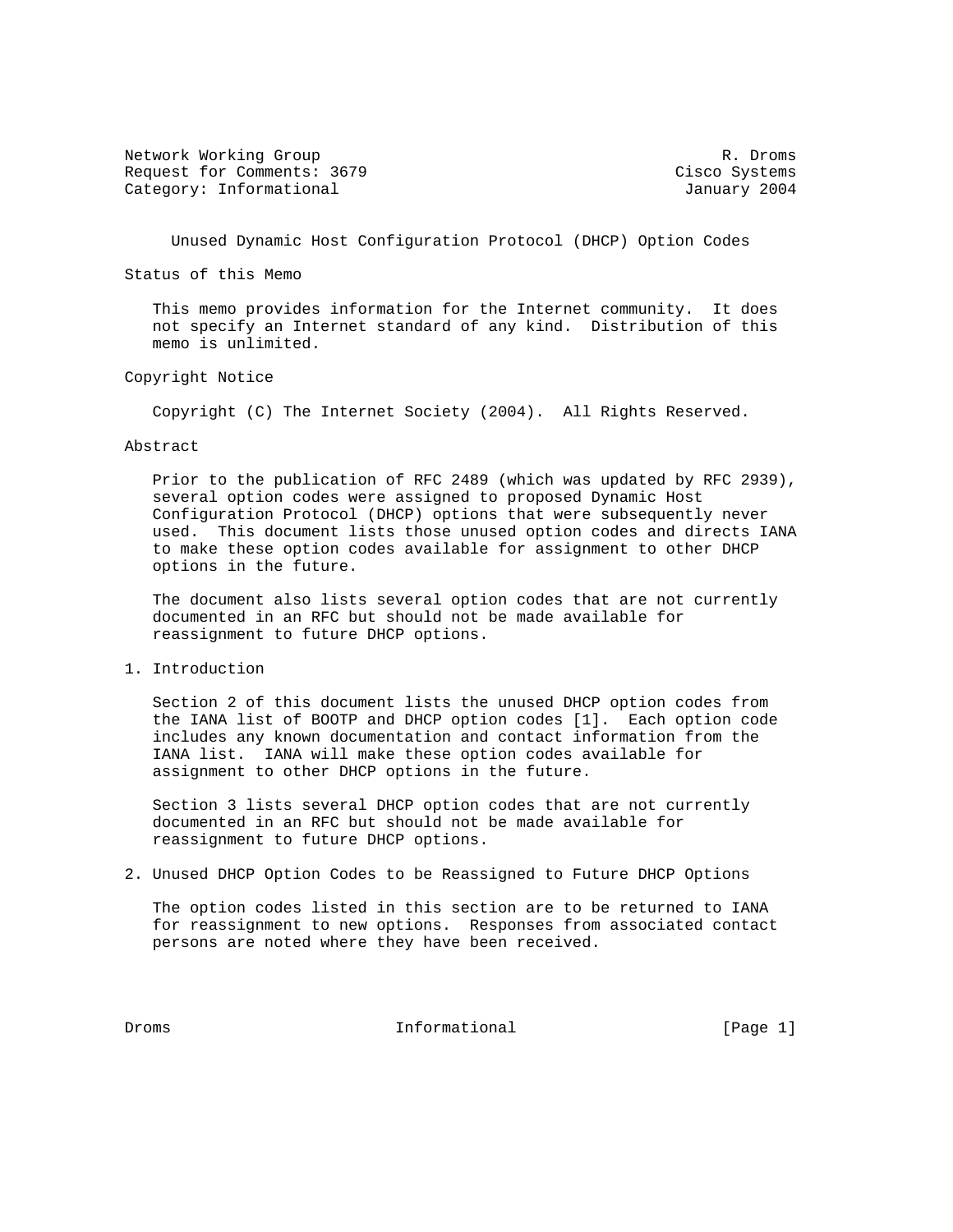2.1. Service Location Protocol Naming Authority

| Code:       | 80                                                                    |
|-------------|-----------------------------------------------------------------------|
|             |                                                                       |
| Name:       | Service Location Protocol Naming Authority                            |
| Defined in: | (expired Internet-Draft)                                              |
| Contact:    | Charlie Perkins                                                       |
|             | Reason to recover: Never published as standard and not in general use |

2.2. Relay Agent Options

| Codes:      | 83, 84                                                  |
|-------------|---------------------------------------------------------|
| Name:       | Relay Agent Options                                     |
| Defined in: | Early draft of RFC 3046 [2]                             |
| Contact:    | (none)                                                  |
|             | Reason to recover: Not defined in RFC 3046 as published |

2.3. IEEE 1003.1 POSIX Timezone

| Code:       | 88                                                                    |
|-------------|-----------------------------------------------------------------------|
| Name:       | IEEE 1003.1 POSIX Timezone                                            |
| Defined in: | (expired Internet-Draft)                                              |
| Contact:    | Mike Carney                                                           |
|             | Reason to recover: Never published as standard and not in general use |

2.4. FQDNs in DHCP Options

| Code:<br>89<br>FODNs in DHCP Options<br>Name:<br>Defined in:<br>(expired Internet-Draft) |  |
|------------------------------------------------------------------------------------------|--|
|                                                                                          |  |
|                                                                                          |  |
|                                                                                          |  |
| Ralph Droms; agrees that option code should be<br>Context:                               |  |
| reassigned                                                                               |  |
| Reason to recover: Never published as standard and not in general use                    |  |

2.5. VINES TCP/IP Server

| Code:    |             | 91                                                   |
|----------|-------------|------------------------------------------------------|
| Name:    |             | VINES TCP/IP Server                                  |
|          | Defined in: | (none)                                               |
| Contact: |             | (none)                                               |
|          |             | Reason to recover: Never published as Internet-Draft |

2.6. Server Selection

| Code:       | 92                                                   |
|-------------|------------------------------------------------------|
| Name:       | Server Selection                                     |
| Defined in: | (none)                                               |
| Contact:    | (none)                                               |
|             | Reason to recover: Never published as Internet-Draft |

Droms Informational [Page 2]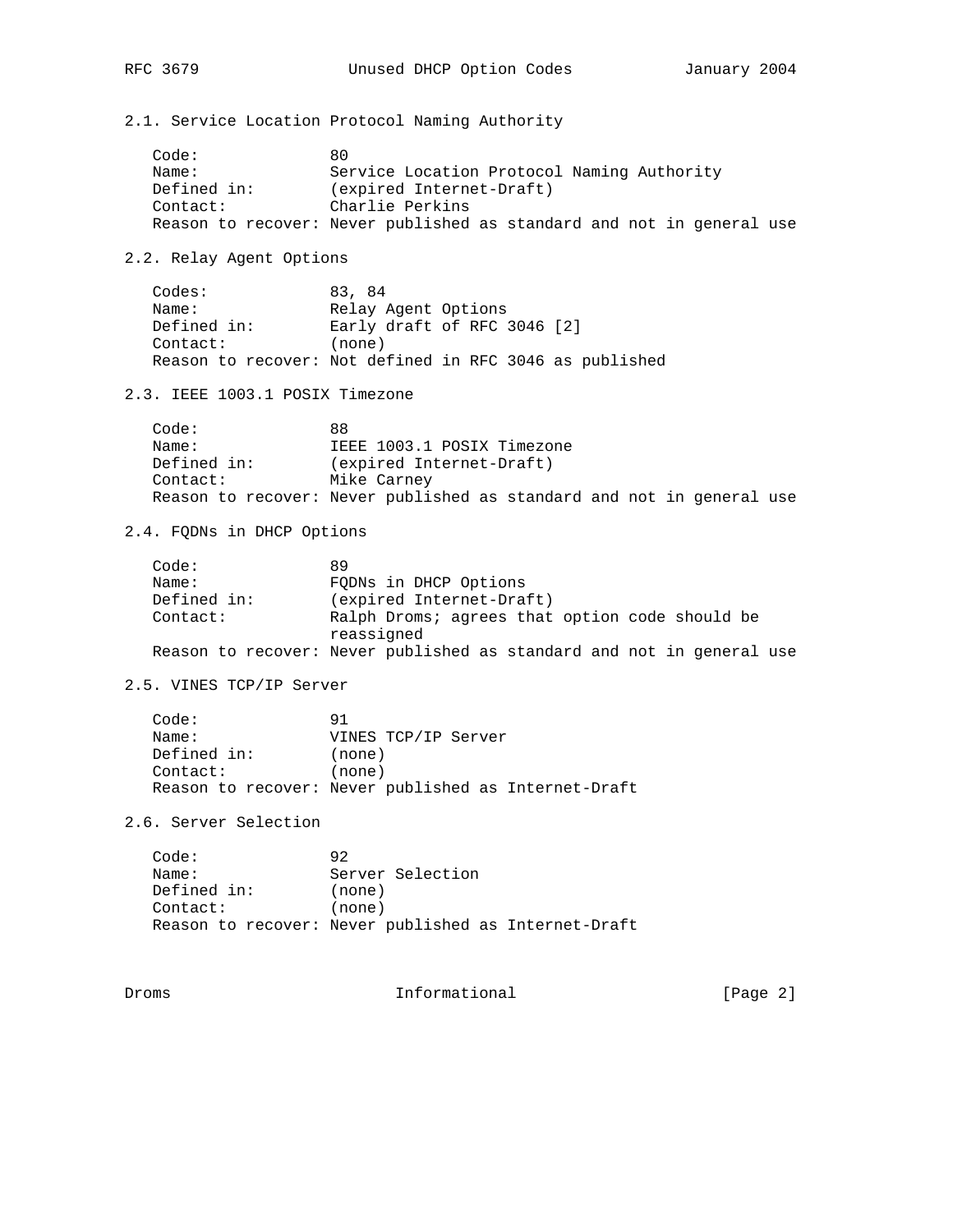| 2.7 IPv6 Transition                       |                                                                                                                                                                          |  |
|-------------------------------------------|--------------------------------------------------------------------------------------------------------------------------------------------------------------------------|--|
| Code:<br>Name:<br>Defined in:<br>Contact: | 96<br>IPv6 Transition<br>(expired Internet-Draft)<br>Dan Harrington; agrees that option code should be<br>reassigned                                                     |  |
|                                           | Reason to recover: Never published as standard and not in general use                                                                                                    |  |
| 2.8. Printer Name                         |                                                                                                                                                                          |  |
| Code:<br>Name:<br>Defined in:<br>Contact: | 100<br>Printer Name<br>(none)<br>(none)<br>Reason to recover: Never published as Internet-Draft                                                                          |  |
| 2.9. Multicast Assignment through DHCP    |                                                                                                                                                                          |  |
| Code:<br>Name:<br>Defined in:<br>Contact: | 101<br>Multicast Assignment through DHCP<br>(expired Internet-Draft)<br>Baiju Patel, Munil Shah<br>Reason to recover: Never published as standard and not in general use |  |
| 2.10. Swap Path                           |                                                                                                                                                                          |  |
| Code:<br>Name:<br>Defined in:<br>Contact: | 108<br>Swap Path<br>(none)<br>(none)<br>Reason to recover: Never published as Internet-Draft                                                                             |  |
| 2.11. IPX Compatibility                   |                                                                                                                                                                          |  |
| Code:<br>Name:<br>Defined in:<br>Contact: | 110<br>IPX Compatibility<br>(none)<br>Juan Luciani; agrees that option code should be<br>reassigned<br>Reason to recover: Never published as Internet-Draft              |  |
| Droms                                     | Informational<br>[Page 3]                                                                                                                                                |  |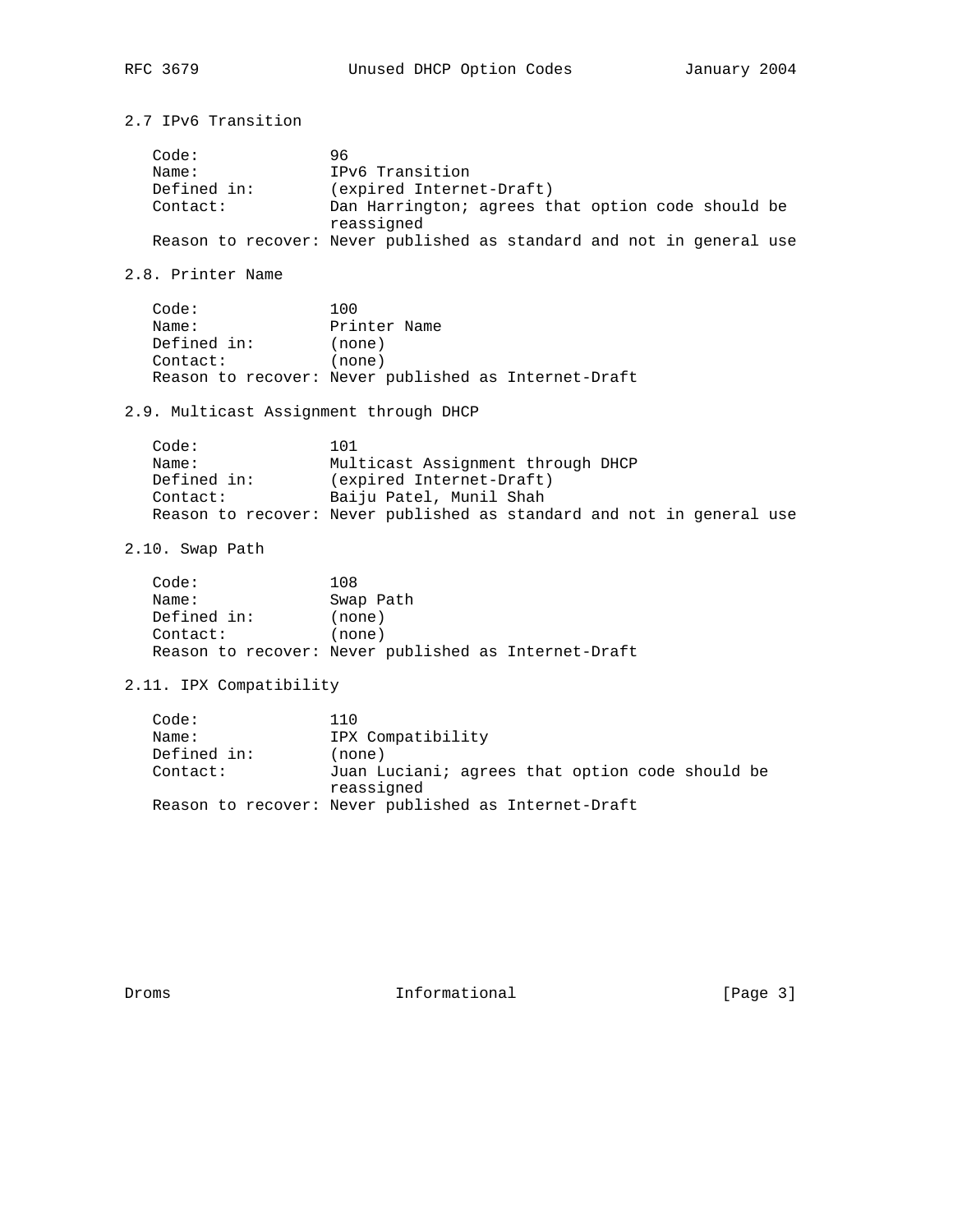2.12. Failover

Code: 115<br>Name: Fai Name: Failover Defined in: Early revisions of "DHCP Failover Protocol" [3] Contact: Kim Kinnear Reason to recover: Current version of "DHCP Failover Protocol" does not use a DHCP option

## 3. Option codes to be reserved by IANA

 The option codes listed in this section are the subject of ongoing work in the DHC Working Group (WG). These option codes should remain on the IANA list of assigned option codes [1] until the DHC WG has made a final decision about their disposition.

### 3.1. Option codes used in PXE Specification

 The following option codes are used in the "Preboot Execution Environment (PXE) Specification, Version 2.1" [4]. However, although these options are in widespread use by devices that use PXE, none of these option codes have been described in a published RFC.

 The DHC WG will endeavor to have specifications for these options published.

3.1.1. Client System

| Code:       | 93.                                  |
|-------------|--------------------------------------|
| Name:       | Client System                        |
| Defined in: | "Preboot Execution Environment (PXE) |
|             | Specification, Version 2.1" [4]      |
| Contact:    | Michael Johnston                     |
|             | (frenchy@quiet-like-a-panther.org)   |

# 3.1.2. Client NDI

| Code:       | 94                                   |
|-------------|--------------------------------------|
| Name:       | Client NDI                           |
| Defined in: | "Preboot Execution Environment (PXE) |
|             | Specification, Version 2.1" [4]      |
| Contact:    | Michael Johnston                     |
|             | (frenchy@quiet-like-a-panther.org)   |

Droms 1nformational [Page 4]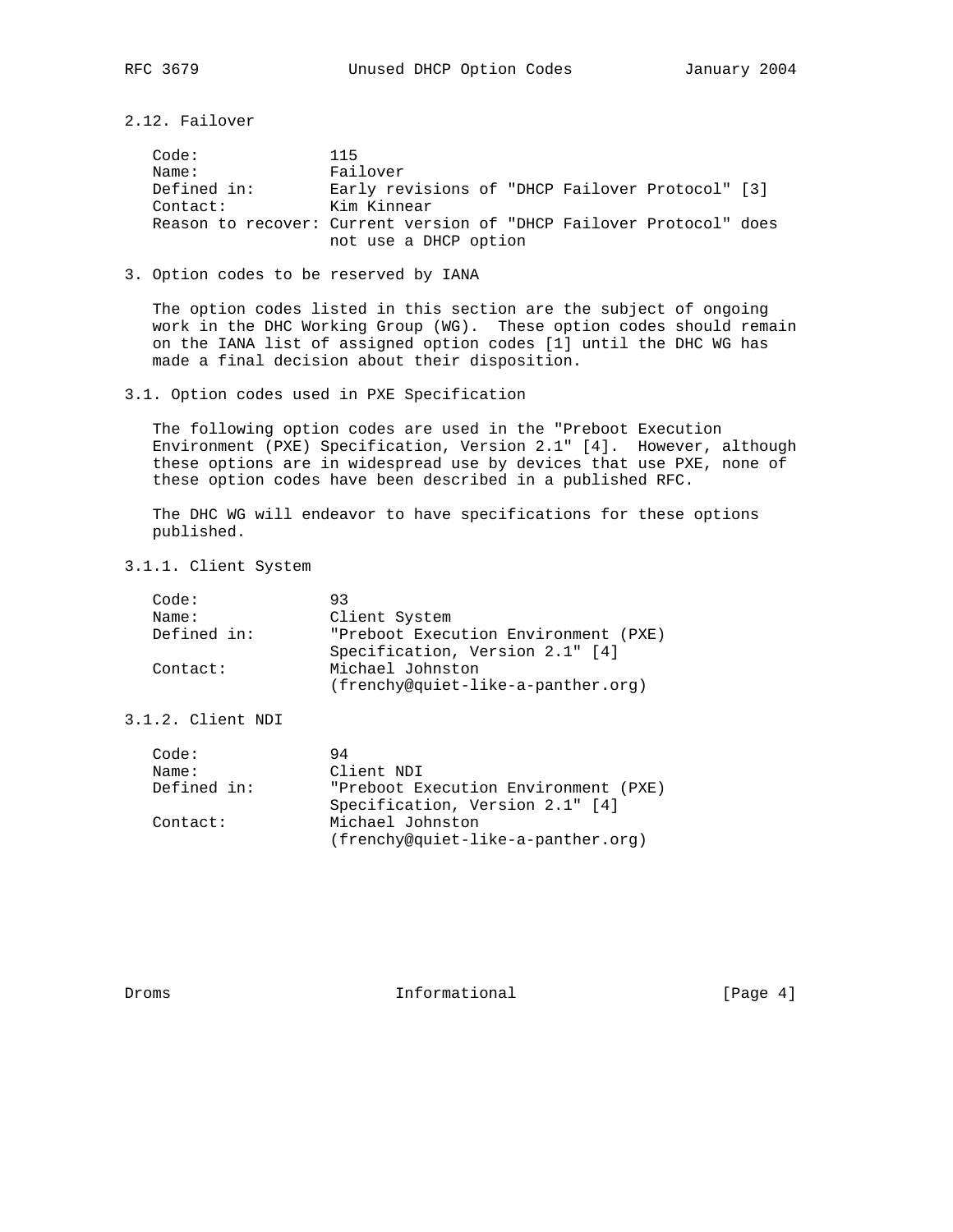# 3.1.3. UUID/GUID Client Identifier

| Code:       | 97                                              |
|-------------|-------------------------------------------------|
| Name:       | UUID/GUID Client Identifier                     |
| Defined in: | "Preboot Execution Environment (PXE)            |
|             | Specification, Version 2.1" [4] (and an expired |
|             | Internet-Draft)                                 |
| Contact:    | Dan Harrington, Michael Johnston                |
|             | (frenchy@quiet-like-a-panther.org)              |

## 3.2. In Use by Apple

 The following option codes are used by devices from Apple Computer. However, none of these option codes have been described in a published RFC.

 The DHC WG will endeavor to have specifications for these options published.

# 3.2.1. LDAP Servers

| Code:       | 95                                           |
|-------------|----------------------------------------------|
| Name:       | LDAP Servers                                 |
| Defined in: | (none)                                       |
| Contact:    | Dieter Siegmund, dieter@apple.com            |
|             | Reason to recover: Never published in an RFC |

## 3.2.2. Netinfo Parameters

| Codes:      | 112, 113                                     |
|-------------|----------------------------------------------|
| Name:       | Netinfo Address, Netinfo Tag                 |
| Defined in: | (none)                                       |
| Contact:    | Dieter Siegmund, dieter@apple.com            |
|             | Reason to recover: Never published in an RFC |

# 3.2.3. URL

| Code:       | 114                                          |
|-------------|----------------------------------------------|
| Name:       | URL                                          |
| Defined in: | (none)                                       |
| Context:    | Dieter Siegmund, dieter@apple.com            |
|             | Reason to recover: Never published in an RFC |

Droms 1nformational [Page 5]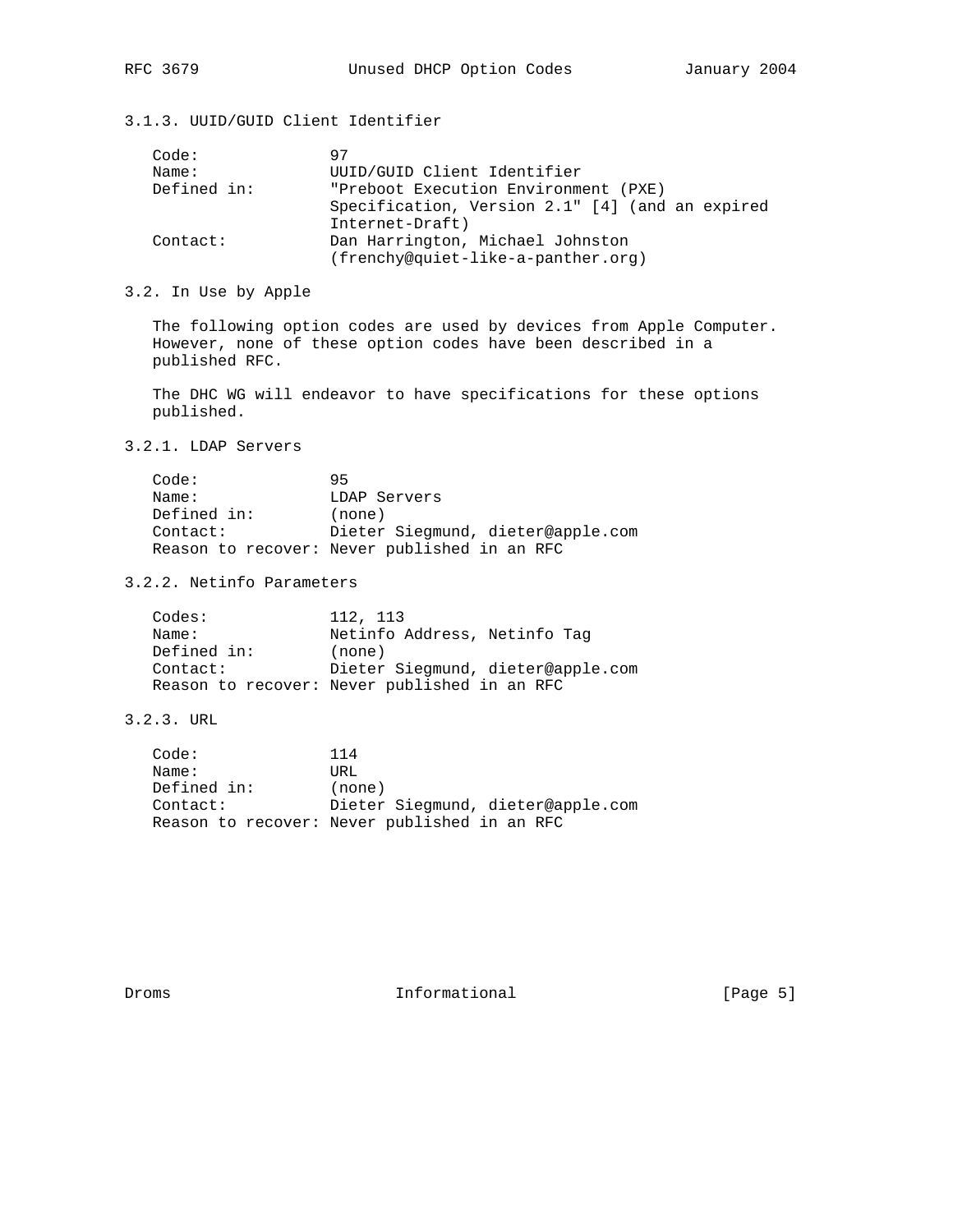#### 3.3. Option Code Extensions

 Note that these option codes are identified in "Extending DHCP Options Codes" [5] as part of a mechanism for extending the set of option codes available to DHCP. If these option codes are not used for DHCP option code extension, they will be returned to IANA for reassignment to other DHCP options.

| Codes:      | 126, 127                 |
|-------------|--------------------------|
| Name:       | Option Code Extensions   |
| Defined in: | (expired Internet-Draft) |
| Contact:    | Ralph Droms              |

#### 4. Already Returned for Reassignment

 The option codes 99, 102-107, 109 and 111 have already been returned for reassignment to future DHCP options.

5. Security Considerations

 This document has no known security implications, as none of the reclaimed options are known to be in use.

6. IANA Considerations

 IANA has returned the DHCP option codes listed in Section 2 to the list of available option codes. These option codes may be reassigned to new DHCP options, according to the procedures in RFC 2939 [6]. IANA is requested to reassign these option codes after the list of option codes that have never been assigned or have previously been returned has been exhausted.

Informative References

- [1] Assigned Numbers Editor, IANA., "BOOTP and DHCP Parameters", http://www.iana.org/assignments/bootp-dhcp-parameters, February 2003.
- [2] Patrick, M., "DHCP Relay Agent Information Option", RFC 3046, January 2001.
- [3] Droms, R., Kinnear, K., Stapp, M., Volz, B., Gonczi, S., Rabil, G., Dooley, M. and A. Kapur, "DHCP Failover Protocol", Work in Progress.
- [4] Intel Corporation, "Preboot Execution Environment (PXE) Specification Version 2.1", http://www.pix.net/software/pxeboot/ archive/pxespec.pdf, September 1999.

Droms 1nformational [Page 6]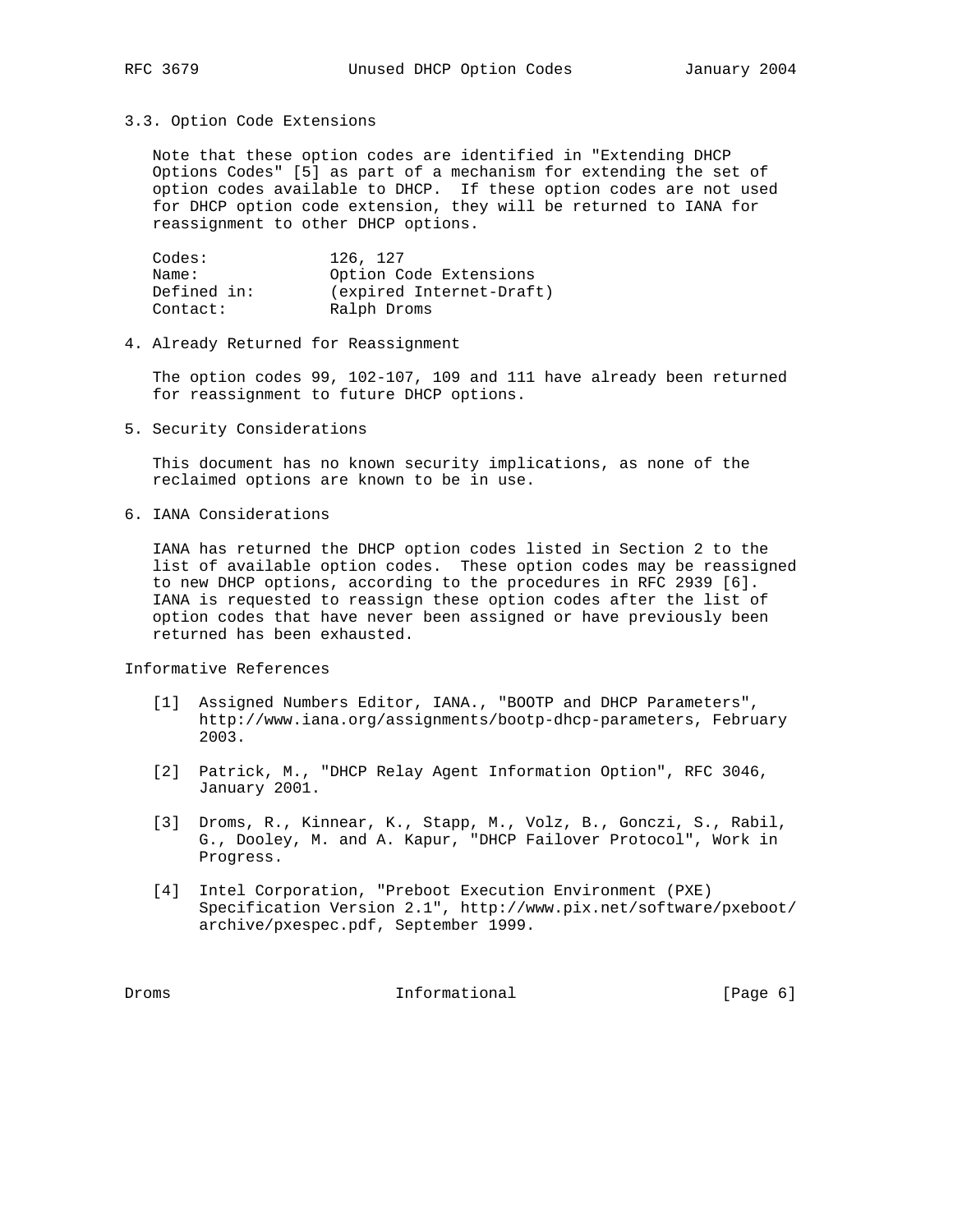- [5] Volz, B., Droms, R. and T. Lemon, "Extending DHCP Options Codes", Work in Progress.
- [6] Droms, R., "Procedures and IANA Guidelines for Definition of New DHCP Options and Message Types", BCP 43, RFC 2939, September 2000.

Intellectual Property Statement

 The IETF takes no position regarding the validity or scope of any intellectual property or other rights that might be claimed to pertain to the implementation or use of the technology described in this document or the extent to which any license under such rights might or might not be available; neither does it represent that it has made any effort to identify any such rights. Information on the IETF's procedures with respect to rights in standards-track and standards-related documentation can be found in BCP-11. Copies of claims of rights made available for publication and any assurances of licenses to be made available, or the result of an attempt made to obtain a general license or permission for the use of such proprietary rights by implementors or users of this specification can be obtained from the IETF Secretariat.

 The IETF invites any interested party to bring to its attention any copyrights, patents or patent applications, or other proprietary rights which may cover technology that may be required to practice this standard. Please address the information to the IETF Executive Director.

Author's Address

 Ralph Droms Cisco Systems 1414 Massachusetts Avenue Boxborough, MA 01719 USA

 Phone: +1 978 936 1674 EMail: rdroms@cisco.com

Droms 1nformational [Page 7]